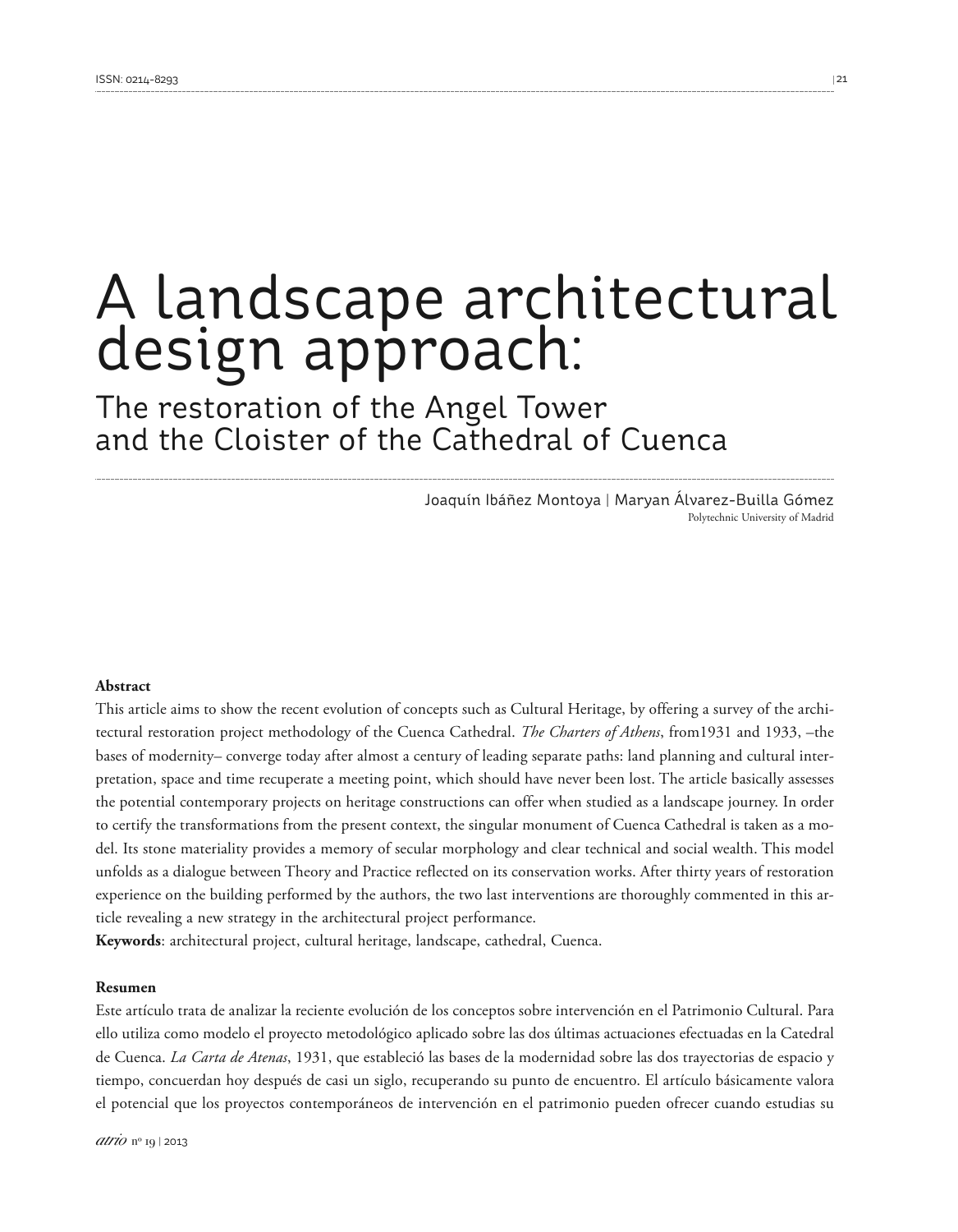trayectoria en el paisaje. En orden a certificar sus transformaciones desde la actualidad, el singular monumento de la Catedral de Cuenca, utilizado como modelo, nos aporta a través de sus materiales y morfología la memoria secular que nos informa de sus técnicas constructivas y valores sociales. Este modelo abre un diálogo entre teoría y práctica reflejado a través de los trabajos de restauración aplicados. Después de treinta años de experiencia restauradora llevada a cabo por los autores, las dos últimas intervenciones que son minuciosamente expuestas, revelan algunas nuevas estrategias de aplicación en el proyecto de intervención.

**Palabras clave**: proyecto arquitectónico, patrimonio cultural, paisaje, catedral, Cuenca.

#### Introduction

In this study, the restoration work process developed for the conservation of Cuenca Cathedral is explained under a critical reading. The Cathedral of Santa Maria de Cuenca, located in the Spanish Castilian plain —considered as *time* and *space*— is a noticeable example of the complex experiences undergone for more than a Millennium. The restoration process has also been a thoughtful reflection on the restoration to be applied and its developments in the last century. During the last thirty years —time enough to allow for deep thought and criticism— the condition of the building and the "future archaeology" has unfolded ensuring not only the present state and reading of the building, but also including new parameters, which have been incorporated to the discipline of architecture (*La conservación del patrimonio catedralicio*, 1993) [1].

This article follows a logical order adding to the synchrony of the city construction and to the diachronic evolution of it, the previously stated deep analysis of the restoration process, and above all, the new parameters this will imply support these changes in architecture1 (Álvarez-Builla and Ibáñez, 2009) <sup>2</sup> [2] *(Figure 1)*. To analyze the way cultural-landscape encounter takes place, citizens need to articulate a repertoire of unknown disturbing factors and simulations of the intervention project. As this analysis is performed in the present fully urbanized context, the viewer needs to identify which academic consequences this might have<sup>3</sup>. The new spaces inhabited by people need to be placed within the framework of the post-industrial modernity where the stubborn presence of architectures such as the Cuenca Cathedral contribute with a collection of contents accumulated by history and ready to be interpreted, to ensure its survival and sense.

Matter, memory and method have been the parameters associated by UNESCO to World Heritage inscribing the city as a "historic walled town<sup>"4</sup>. Indeed, Heritage is *matter* —in the different frames of the present architecture evolution—, it is *memory*, —the modern interpretation according to the revised reading of the past—, and it is *method* —it establishes an adequate system providing mechanisms of the monument projection for its structure conservation—. Similar studies have been performed by researchers and Spanish specialists in past years, following the European Landscape Convention and the Spanish National Plan for Cathedrals (*Plan de Catedrales*, 2002) [3]. This has brought up a recent bibliography on cathedrals updating their state and, more important, a protocol methodology to face the cathedral issue has been established. Examples of such studies are the recent works on the cases of Tarragona (Figuerola and Gavalda, 2007) [4] and Sigüenza (*La Catedral de Sigüenza*, 2006) [5].

The work presented here draws upon these items of matter, memory and method, according to six periods or intervention phases. First, main principles will be stated dealing with three different attitudes on the present landscape

<sup>1.</sup> All the study is framed within the stated intervention and experience together with a research Group Project focusing on urban and land interventions in historical landscapes of Industrial Time. See Research Group: Cultural Landscape GIPC of Polytechnic University of Madrid.

<sup>2.</sup> Maryan Álvarez-Builla and Joaquín Ibáñez Montoya are the architects responsible for the conservation works of the Cuenca Cathedral from 1979. 3. Recently, a collective exhibition has been organized and a book on the Cathedral was released by a wide group of experts have been included:

La Catedral de Santa María de Cuenca: tres décadas de intervenciones para su conservación (2009).

<sup>4.</sup> Cuenca city has been inscribed in the UNESCO World Heritage list in 1996.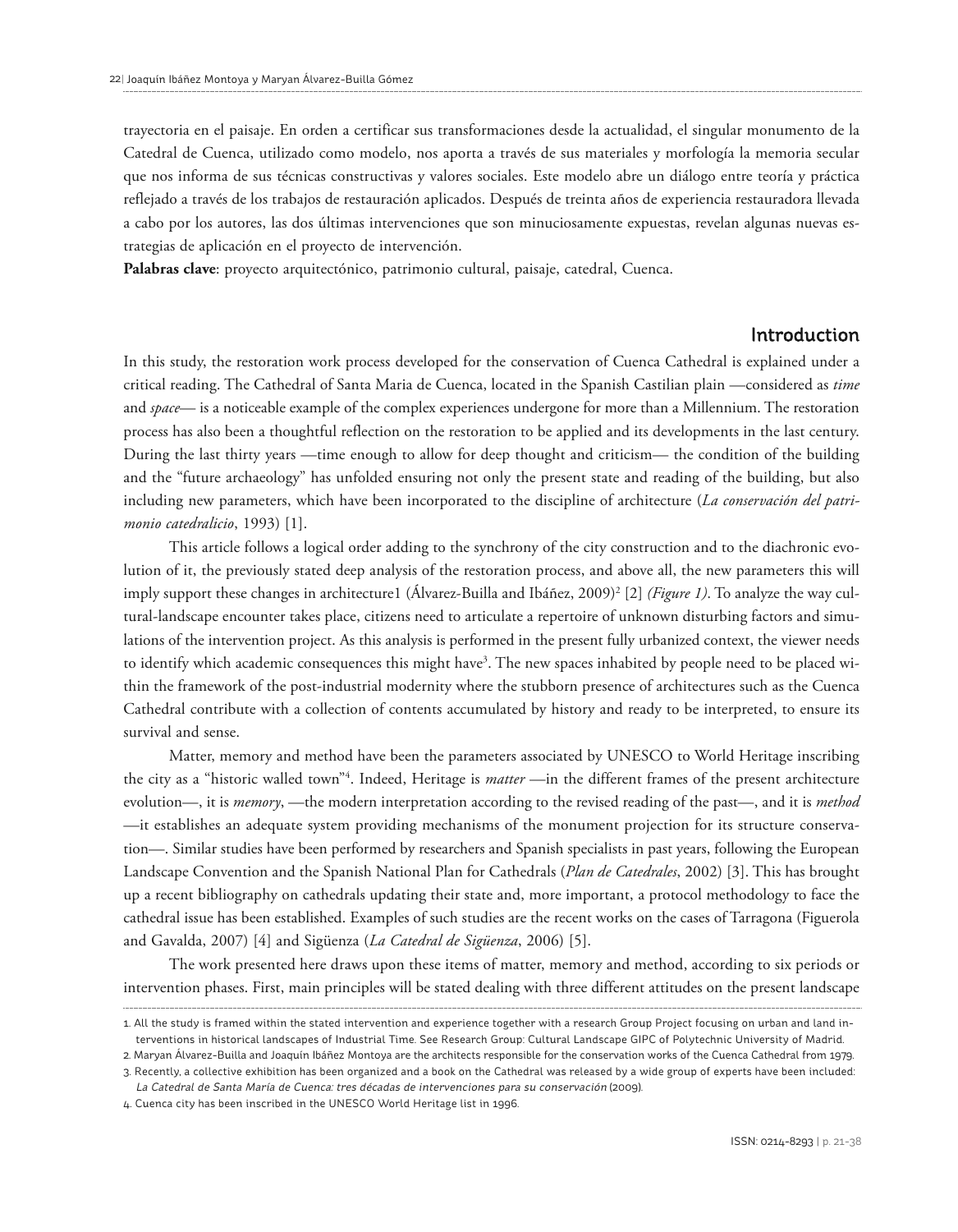of the Cuenca Cathedral: the site as a *new landscape*, as a *dialogue between project and glance*, and as the *result of a drama*. This method is hence, a reverse way of proceeding, starting by the consequences to reveal the origins. By doing so, the cathedral reveals the two most important interventions as a summary of open results the contemporary project and its alternatives.

## CONCEPTS SUPPORTING THE STUDY

## A contemporary project: a landscape project

Architecture's modern culture has shown an intense conflict over the meaning of "project", in recent years. Landscape and Heritage represent two arguments according to the Spanish philosopher José Ortega y Gasset, who said that "landscape" is "what each one of us brings with oneself"<sup>5</sup>. Without an observer, landscape does not exist; but neither does it exist without history. According to this, the cathedral becomes an infinite source of documentation from the point of view of the Architecture History, but also from the human global cultural production (Muñoz, 2008) [6]. The cathedral has become now a multicultural transversal and this innovative dialogue. Enjoying the results of it in these early years of the Millennium means having an ideology in



Fig. 1. Cathedral view in the contemporary historic city. Photograph by Jose Latova.

line with what Tomas Khun stated (Khun, 2000) <sup>6</sup> [7]. According to him, the scientific knowledge responds to the objections of the past but also of those of the future. The cathedral as accumulated layers of history allows for learning, for transforming, and for restoring it. It means understanding the monument and its architectural project. It is not only rectifying a secular reading of Heritage as the material process performed around memory, or amending the intervention methods, but also examining the current stimulation parameters as *landscape project*.

The characteristic of Cuenca's example is its transformative feature, and when analyzed using historical strategies, its *capacity for enlargement and alteration* becomes a fundamental issue. That is, the cathedral develops into a true document in space and time, such as city and territory. The idea of a *loss of meaning* in its voyage to the present time needs an understanding of the monument, not as a nostalgic reference but as a chance for recovering from this unique potential *time dimension*. It maintains somehow the ancient relationship between *nature* and *memory* which has always been part of architecture and which now focuses on the changes brought about by Industrial Time. Conceptual alterations, or instrumental ones derived from the new "digital communication era", have provided Heritage evolution and change as a collective construction (Bordieu, 2003) [8]. In this way, the cathedral memorable space exhibits a dense repertoire of dialogues and foundations to restore mapping criteria, which will support new hypotheses. Two ideas have been used for the restoration process: pursuing what intervening on a monument means today and how to address it in the present socio-economic context, and, another, the idea which narrows its current re-reading as a prominent and continuous project.

<sup>5.</sup> See German Del Sol, "Letters from November 11th 2011".

<sup>6.</sup> See chapter V about metaphorical interpretation with historical crisis.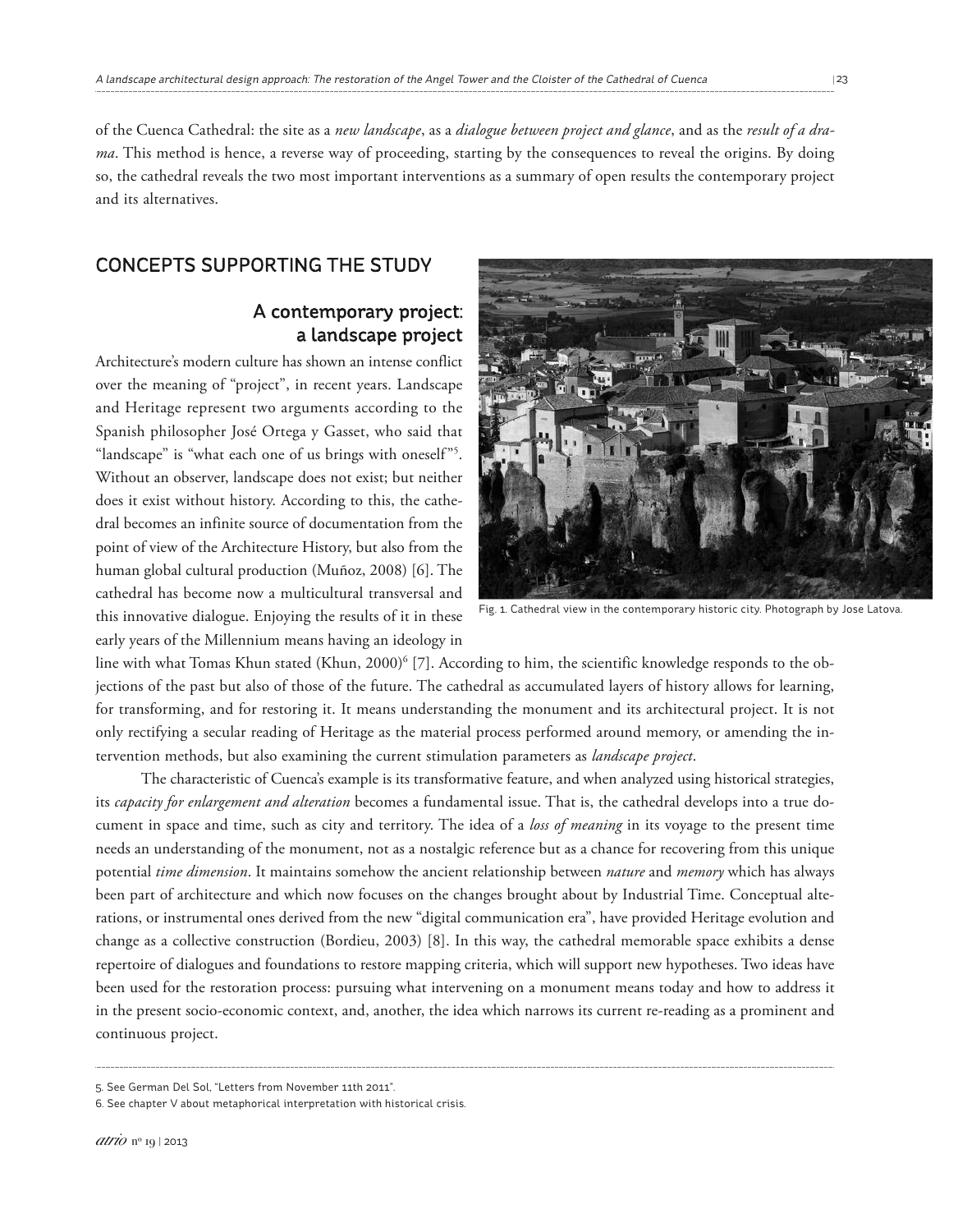

Fig. 2. Exterior wall after its restoration. Photograph by Jose Latova.

This strategy of the scientific project coexists well with Eduardo Chillida's or Margarite Yourcenar's creative silences <sup>7</sup> (Oteiza, 1943) [9]. These silences are essential in contemporary artistry. They provide clues on the revised project, to come closer to its *true* poetic reason. The monument time is not set through readings of the successive interventions performed on it, but through the responsibility of different architects and building engineers who intervened in the construction and transformation processes with their projects (Smithson, 2006) [10].

## The Cuenca Cathedral

Cathedrals describe a set of experiences, which conform the morphology of the European city providing its current configuration through three distinct periods. Their architecture exhibits a sum of landscapes to be built, of *transformations* and *restorations* that are today clarified by other sub-landscapes or normative positions, which are, in turn, the reflection of the two centuries of restoration intervention —in

Cuenca just one century. This study shows a *modern objetivity* to the historian or biographer, and also to the citizen. Citizens have been enjoying the work performed, that now concludes in the Cathedral of Cuenca. Indeed, the two last interventions further explained evidence the monument constructive complexity.

This pre-industrial time, which originated sites as Cuenca city, is open to a different sensibility in its emerging "biopolitical" management (Gil, 2008) [11]. The monumental ancient history will generate new figures and networks in the process of *active restoration* to develop relevant plots supporting the construction analysis, in the broadest sense. Elements, as incomplete and open objects of knowledge and research, are selected in an effort to understand an existing project of *plural memory*. Obtaining conclusions is not possible, or perhaps necessary, but rather, criteria are.

# A NEW LANDSCAPE THROUGH HERITAGE CONSERVATION

## New concepts and new methods

Understood as the wording of a landscape to be designed<sup>8</sup>, the Cathedral of Cuenca shows a *double temporality*. An active conservation strategy, originated around 1968, and primarily stated by the critic Cesare Brandi during the heroic modernity crisis, generates a tighter guidelines in accordance with the social demands of an emerging sensibility (Brandi, 1977) [12]. From this position, creativity as artistry needs to deal with a picture of change in Heritage interventions. Regarding the concept of artistry, as Alain Roger mentions, "the artists, should remind us of this first but forgotten truth: a country is not just a landscape, and between one and the other there is the drafting of art" (Roger, 2007) [13].

<sup>7.</sup> Eduardo Chillida, a follower of the sculpturer Jorge Oteiza, uses the concept of creative silence as a constructive element.

<sup>8.</sup> The decisions to promote a new discipline of Landscape to allow architects to survey the urban space was initiated by Jose Luis Sert, Dean of the Harvard School of Architecture during 1953-69 in a world shocked by the postwar and growing quickly towards total urban development.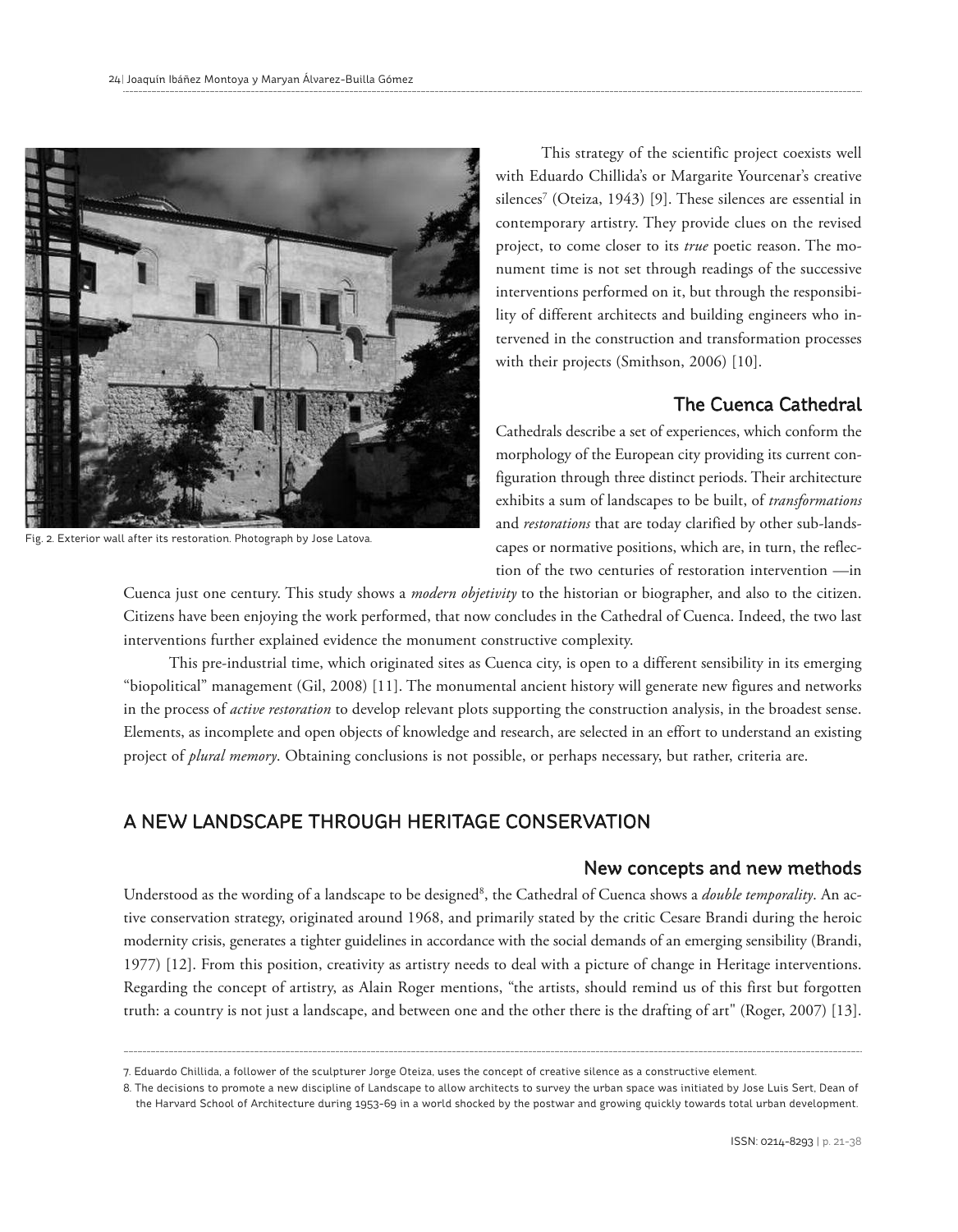The debate between the historic melancholy and its modern appropriation forwarded concepts which were later forcefully consolidated, as in the Kraków Charter, in 2000, which prevented explicitly against any reductionist reading of identity. It talks about the caution to be applied before any reactionary manipulation; i.e., emphasizing critical iden-

tity as opposed to nostalgic identity

Heritage conservation is not only understood as a sustained subject, it also includes a militant interpretation. The well-known example of the project on Castelvecchio, Verona, Italy, started in 1956 and completed twenty years later —thanks to a particular sense of time that the author Carlo Scarpa defends— accurately reflects these new criteria (Figure 2). This project naturally incorporates the "craft of the artisan" and associates it with an instrument of *scientific conservation* as well as a stimulus for creative readability in agreement with this change of direction. This stimulus is set as an alternative "resistance"reaction. The attitude of the contemporary architect since then, is to be plural: the architect will be considered as just one person in front of the building, one more in the provision of skills in collaboration with all those who have already been there. The architect interacts on the basis of this interdisciplinary collaboration.

For such a practice, architects are clearly debtors not only of Cuenca as a city but also of the various interventions in Europe. Through the heritage intervention strategy, a landscape of walls and masonries is developed on the stratigraphy of altered historical remains. This allows for the inclusion of "industrial prostheses" to activate them. Materials and functional programs were spread on the ground, —like paving stones— enabling the access and musealization of the exposed pieces to be perceived as the result of an integrative thinking. This restoration plan proposes a reading policy of spectacular results that the pre-war period had already incorporated in terms of cultural environment.

#### Application of these new concepts in Cuenca

With the monumental inscription in the UNESCO World Heritage List, the Cathedral of Cuenca started a radical transformation which reminds an evocative condition, of Albert Dürer's engravings: *Melancholia I* and *St. Jerome in his Study*, both from 1514, and *Knight, death and the devil*, from the previous year. The three of them reflect a very modern attitude of the author expressing an activity capable of organizing the debate between nostalgia and the resulting appropriation of memory enrichment, as an antidote against all kinds of intransigent readings. Intervention on decadent architecture since then will no longer be a matter of ideas but of meaning and consistency, temporal context and urban functionality. The humanized space will initiate immediately a path as a construct to occupy a central place in the human landscape.

The humanized space, as a project phase from an initial modernity, will be a true revolution in the "way one watches and is watched". This phase is incorporated within the European Landscape Convention and associated normatively to the new meaning of monument as *public space* (*Convenio Europeo del Paisaje*, 2007) <sup>9</sup> [14]. The latest interventions carried out on the Cathedral of Cuenca clearly show this issue exposed a few decades ago. Amedeo Bellini points out that: "conserving is finding a methodology to reinterpret without destroying"(Bellini, 1996) [15]. "Destruction or alteration exist for vital reasons: they are the inevitable result of a value judgement" involving a discipline model based on love of the elegant combination of *surprise* and *rigour*. It is a perceptive, aseptic revision in the fight against styles.

The detour work is an ideal tool to distort "cultural landscape" by architecture, to obtain the desired critical effect "of physical consistency and double polarity —historical and aesthetic— with a view to their transmission to the future" (Marinas, 1993) <sup>10</sup> [16]. Perceiving is now giving meaning to stimulus; and as such, one of the current charac-

<sup>9.</sup> Any part of the land is perceived by the people as the result from the action and interaction of natural and/or human factors.

<sup>10.</sup> A provoking debate of reinterpretation promoted by the situationists has recently been recuperated by the environmental readings. Guilles Deleuze uses this principle as a contemporary idea of construction.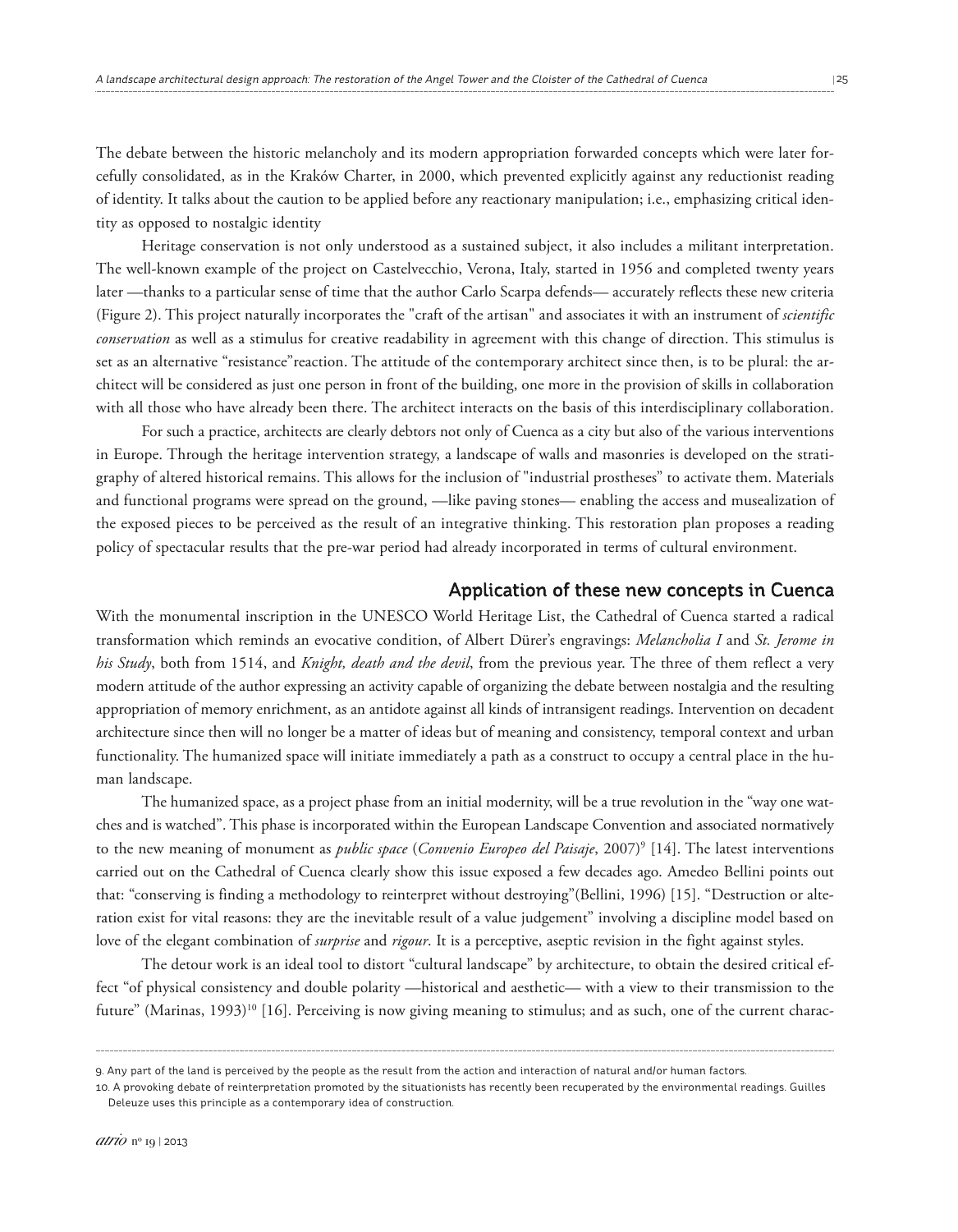teristics of the gaze is to be creative. The restoration intervention ended the century through an attitude of *landscape mediation* causing ever greater interest in society and in the conservation debate. The sensitive problematic issue of landscape mediation is polluted both by aesthetics and philosophy and, of course, by politics at all levels. Regarding such risk, Peter Zunthor reminds us that: "more than with architecture people are particularly sensitive with public spaces" (Zunthor, 2004) [17].

Therefore, the *Vienna Memorandum*, from 2005, as a consequence of these controversies, confirms the convergence of all this memory architecture within the city. According to this transference, the document suggests the directions to be followed: land planning and quality space for living, projecting a more comfortable and logical city. When seizing materials, the social collectivity appropriates them as "public space" in a new way and asks the material relevant questions on how to recycle the empty monumental or obsolete space generated by the industrial culture. Regarding the added value in constant increase, society wonders how to treat the new structure of global landscape from the existing reductionist project of the architect (Clement, 2007) [18], foretelling unknown parameters in this new perception.

## DIALOGUE BETWEEN CONTEMPORARY GAZE AND PROJECT

The intervention of conservation and restoration in the Cathedral of Cuenca, in recent decades is inserted within this *expanded project* strategy. As an available enclosure of unfinished materials is redefined by the strategy of the Master Plan, seeking to integrate and develop the double temporality. This strategic programmed approach produces a "giant methodological leap". The timing of the intervention, and coordination of works became a common problem, as in the other Spanish cathedrals —more than eighty (*Bienes culturales*, 2002) <sup>11</sup> [19] The first Plan of Cathedrals established at the end of last century is the drafting of an ambitious *collective specification* to homogenise the contemporary complexity, while leaving open space for local debate and questions to be answered.

An architectural intervention is also a working transversal strategy. Interacting experiences, —which implies unravelling current responses to address a *preventive strategy*— bind the syntax of old and new materials, projects, and data to urban and territorial scales. The strategy is to make "virtue out of necessity", achieving a more appropriate instrument, more innovative to generate an action logical framework as research project.

Designing is to be performed on a constructed materiality which involves solving a poetic pending desire to act. As an exercise in architecture design, the Cathedral of Cuenca is valued as a pilgrimage centre, not only a religious one but also a typological one. The cathedral as a special reference and unique landscape in the city re-defines its limits in front of a visitor in need for a double answer: the perceptive one, of what exists there, and its identification as a place. The present cathedral project in its continuous historical destruction-construction journey ignores the obvious to focus especially in paradoxical issues and in "everything which is still to be written" (Marinas, 1993) [16]. The aim is "preserving to learn", not "knowing to preserve".

The immediate emergency, as the Charter of Kraków stated, is *sustainability* —an ambiguous but accurate word. As collective culture, the Cathedral of Cuenca needs to be up to the challenge, at a time of recycling, of colonization and of overabundances. The accumulation of *knowledge of excellence* in these venues becomes a paradigmatic space to

<sup>11.</sup> Once the technical specifications were agreed upon and after several topic meetings, in 1998 the Ministry of Culture of Spain launches the First National Plan on Cathedrals. They start drawing up a Master Plan with a validity of 10 years as an alternative tool for the traditional Project. A group of archaeologists, engineers, chemists, urban planners, geographers, museum curators, and archivists… incorporate their analysis to the diagnosis and conclusions.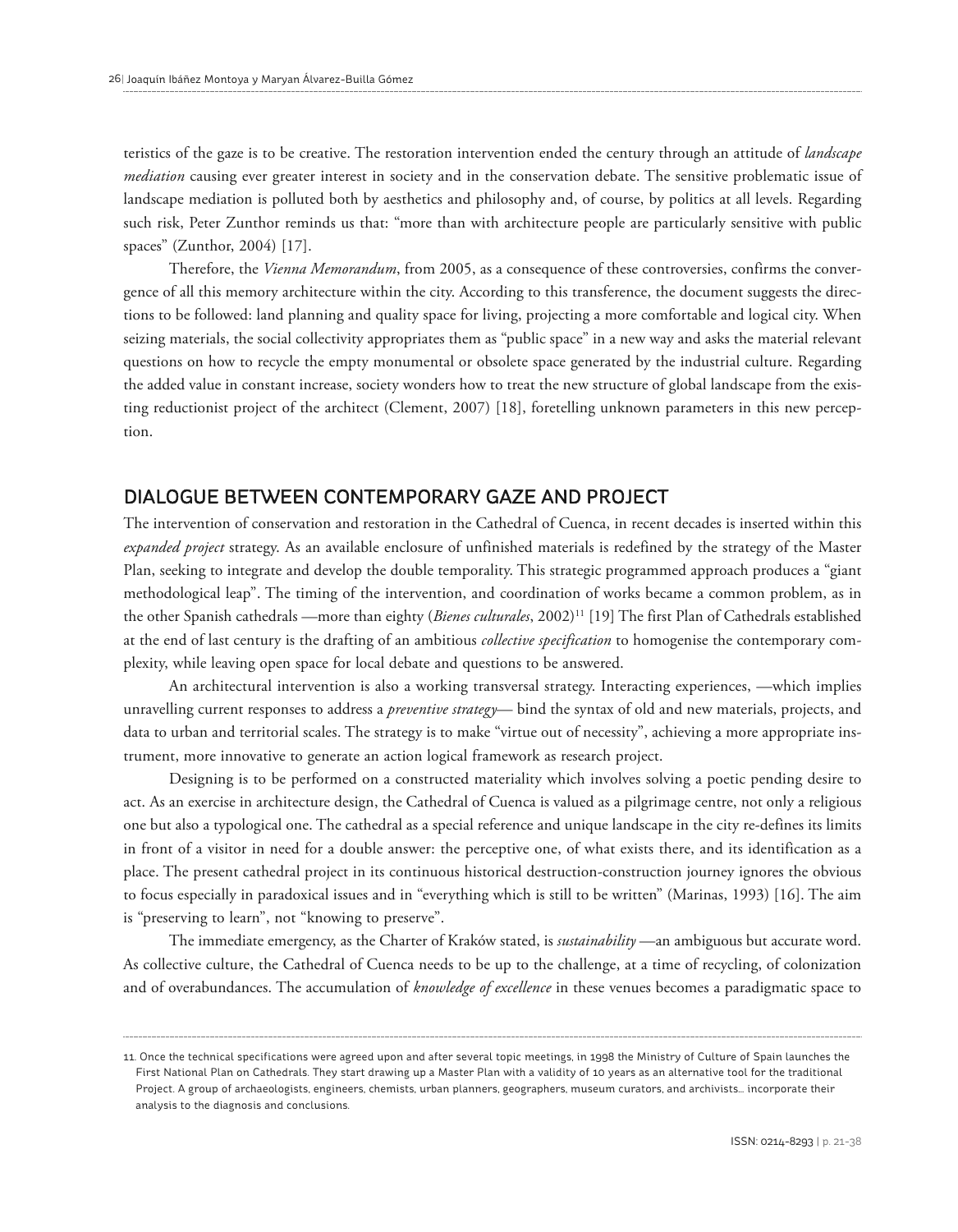verify these assumptions. Knowledge is subject to the new gaze by the collective intervention methodology. Both in terms of technological innovation and design, the cathedral rehabilitation requires a protection of the monument from the present *information and communication field*, which implies an understanding and organization of the Previous Studies (Fernandez-Alba, 1998) [20]. These previous studies of "secret reflection" developed since the 1980s, helped decide the new path to be followed, according to criteria from the previously stated Master Plan. After fifteen years of radical revision, the process is consistent with a true re-founding process of the times Spain was living (Ibañez, 1983)<sup>12</sup> [21]. Thus, a debate of historicist protection is closed, while another one of dialogue will open.

# THE RESULT OF A DRAMA. STUDY CASE: THE CATHEDRAL OF CUENCA A ruin during the Political Regime change

Modernity began in Cuenca —a city on a singular mountain, and with difficult access from Madrid at that time— in the midst of dizziness before the belated end of the Ancient Regime. The need to draw a new map of the land by the rising bourgeoisie, who had seized power, forced Ildefonso Cerdà to write his famous urban planning treaty of the memory of the Industrial Period. Regarding the elements provided by the Historical Heritage, monuments derived from a Romantic legend into a phenomenological perception and creative artistry.

In this way, this Cathedral, declared as National Monument after a dramatic ruin, in 1902, with the material collapse of the Tower of the Giraldo, states a crisis that confronts the place, in the heart of this debate. The scholar Vincent Lamperez signed the first draft of restorative intervention in a still historicist context that will shape the Cathedral evolution until the 2nd World War13 (Navascues, 2009) [22]. Closing a long parenthesis opened a century earlier with the Baroque transformation of its "Transparente"<sup>14</sup>, the cathedral shows a curious regression between that scenography progressive activation and the late tradition. Between the two, lies a step backward of a 19th century loss in the building, in the landscape and, perhaps, even in the country (Vela, 2009) [23].

Almost a hundred years later, new changes in the restoration sensitivity lead to a new revision. At the end of the 20th century, three attitudes implied a new documental interpretation criterion for the cathedral conservation, which cannot yet be understood or handled without the context discipline in which it is immersed; without considering the transformations and the various changes surrounding the building. In fact, a new belated reading, in the 1980s, after this first stylistic attitude, assumes the basis of the *positive restoration* procedure that frames its current drift 15 .

#### Foundation of Cuenca Cathedral

Apart from the biography, the geography of the Cathedral of Cuenca is essential. Its location plan becomes a map, but this map implies a change in the gaze on a Heritage scheme of eye-perceptive significance whose historical references are based on Giorgio Muratore, who proposes a system of representation based on the archaeological and the morphological matter (Barosio, 2009) [24]. This approach involves having a model to explore the monument in an updated

<sup>12.</sup> In 1975, in Spain, Franco's dictatorship ends after four long decades. This implied a revision of the country state as well as of the Cultural Heritage and its conservation. To this end, Spain will opens itself and get fully installed and integrated within the European vanguard.

<sup>13.</sup> After a detailed survey, works began eight years later. The difficulty of the work is similar to the one performed by Ventura Rodríguez a century earlier. After the death of the prestigious scholar, the responsibility of the works lied in the hands of Modesto Calvo Otero, his follower; once the Civil War finished in 1939, the architects Jose Maria Rodríguez Cano and Juan Manuel González Valcárcel followed up the work.

<sup>14.</sup> The term "transparente" is used by the architects in Spain in the 18th Century to solve the Catholic Church prohibition of people walking behind the Christ figure in the ambulatory ; in this way, natural lighting in a magic way, is provided.

<sup>15.</sup> The term "in style" defines the Romantic-idealist interpretation adopted by the restoration movement in Spain following the French initial interpretation associated to Viollet-le-Duc.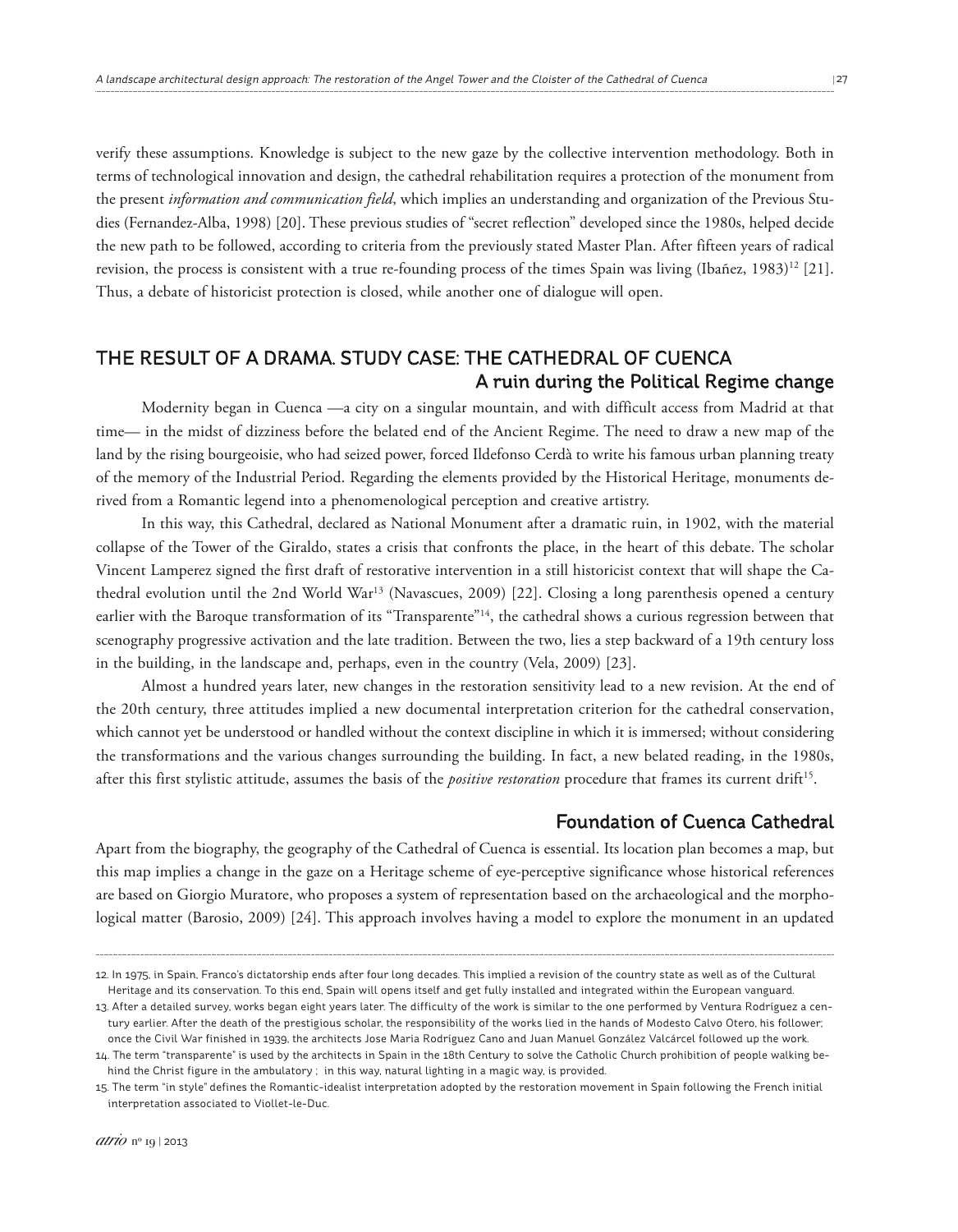

Fig. 3. Floor map belonging to the Master Plan. 1998.

reading of the elements, to conceptually "deconstruct" it and redesign it. This "return to the origin" requires starting at the historic level, and analyzing the meaning of the cultural landscape as a Medieval border —with Toledo, with Cuenca, and its Cathedral, at the beginning of the 12th century— when the stone walls were erected on a pre-existing Muslim settlement to increase the prestige of a European development in expansion.

A situation plan is not only a descriptive plan but it includes the content background as a declaration of principles. This approach structures a reading that determined by those times and the strategic topography, highlighting the cathedral innovation as Gothic architecture profile. The Cathedral experimental and avant-garde founding is a unique piece in the landscape of Southern Europe at the time. The Cathedral biographical profile, which in this first phase is basically territorial, begins a dialogue with the conquered place by studying the articulated parts of the design. Its

*main settlement vector* turns its axis to the West redirecting the trace of the church and correcting the configuration of the previous layer of the mosque, which had earlier been there<sup>16</sup>. The plan was developed according to the Norman tradition with a choir in its transept accompanied by two stepped small apses. These no longer exist, but they would confirm an origin hypothesis from the French Picardy region; this in turn, shows autonomy in the cathedral initial trace only restricted by the mural wall of the South side of the future ambulatory.

#### Historical transformations of the Cuenca Cathedral

Under the early masonries, the Cathedral of Cuenca as a "Civitas Dei", a closed enclosure, provides a homothetic growth of its secular transformation chain *(Figure 3)*. Its lantern tower, of Carolingian reminiscence, ensures overhead lighting,– cause of the last restoration project in 2009- and completes the first decades of the building life "provisionally" hiding its void. The space defined by the Cathedral generated an *inside-outside* structural discrepancy. These elements will be clarified during the following century with the eastward enlargement of three aisles reaching the level of the final and current façade. The cathedral's first "primitive Gothic" wall structure proposes a compositional solution related with the Abbey of Mont Saint-Michel, in Normandy, on the border of Brittany, setting the Cathedral within a European scale.

The Cathedral historic discourse shows a systematic space of protection between the "outside and the inside", which started with a primitive cemetery surrounding the temple, according to regulations of the Code of the "Partidas" from King Alfonso the tenth<sup>17</sup>. This "nobody's land" of transition to the civilian town became integrated within, when this funerary tradition was forced to be moved to the inside walls and absorbed by the expansion of the ambulatory (Trias, 1999) [25]. A formal and functional restructure will be defined in a similar way to the one carried out, time later, on the second and final cloister. The ambulatory built around the church head hid the first enclosure of

<sup>16.</sup> The Master Plan includes the floor dig out to precisely date the prior stratum, which is only known by the georadar study performed at the beginning of this century.

<sup>17.</sup> This legal code, "Las Siete Partidas", regulated the dimensions of the burying spaces around the church mainly in the Middle Ages in the Kingdom of Castile.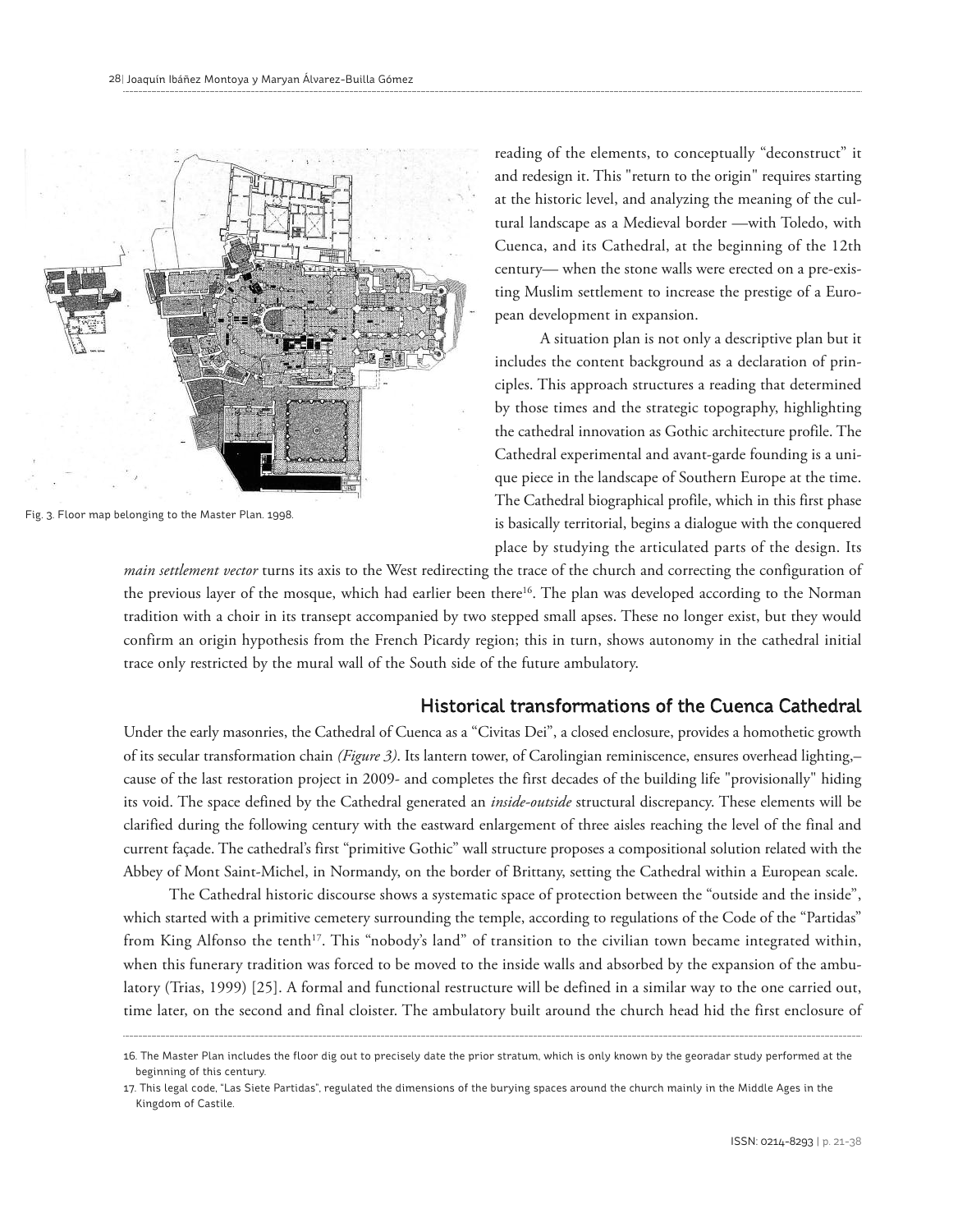

Fig. 4. Longitudinal section. "Transparente" project by Ventura Rodríguez. Courtesy of the School of Architecture, Madrid Polytechnic Univ.

the building; and in addition, it justified an important extension over the immediate "hoz"18 altering a profile of defence, which had no meaning anymore.

Another major transformation, in the Cathedral of Cuenca, took place in the 1400s with the work of the cloister. It implied a new cloister running on the space where a previously demolished one of Gothic tradition stood. The goal was to match the ground level with that of the aisles of the church solving a functional problem of the transversal section. This problem was due to the land distribution in Medieval times originated by the defensive character of Castile. The



Fig. 5. Sketch engraved on the wall, inside, in the upper part of the Angel Tower. It reperesents a non-identified deambulatory structure. Drawn by an anonymous author, date unknown, discovered during the last restoration works.

implementation of the cloister involved a deep levelling with *vertical alteration* as well as cultural, in the same way as the ambulatory had earlier been *horizontal*.

For the first time, important figures in architecture such as Andrés de Vandelvira or Juan de Herrera, architect of the works of the monastery of El Escorial, gathered in Cuenca (Ortega, 2009) [26]. The construction of the new cloister became particularly difficult because of the excavation in rocky subsoil. According to the chronicler, "its interior length is 87 meters approximately 39 metres wide, at the transept". The cloister defines an unusual *scale* concept, which plays a unique role in the landscape of the city and will be an essential parameter for the inscription as World Heritage. Anton Van der Wyngaerde in 1565 drew the first draft/design and two hundred years later, Juan Llanes and Massa, in 1773, corrected it describing the beginning of the "illustrated city". Ventura Rodríguez, at that time the King's architect and designer of many buildings all over Spain, would later transform the altar with a Baroque interior theatricality materialized in the previously cited "transparent" *(Figure 4)*.

Large reform interventions on the building ended with this last reading of the *internal landscape* until the industrial period took place, when the already described restorations were performed. A last intervention on the closure walls would consolidate the process of architectural modifications, integrating the private chapels. This intervention, in addition to generating a change in the concept of limit —the interior and exterior of the Cathedral— physically weakened the frontier as a *discontinuous line* causing conflicts of stability in the twentieth century.

Together with this last concept of the Enlightment Landscape, the most important fact was the addition of other documental sources in terms of Cultural Heritage<sup>19</sup>. Beside architecture itself, the document becomes a scientific source within the project design of the Cathedral. Anyway, it is not until the end of the Ancient Regime that the critical use

<sup>18.</sup> The Spanish term "hoz" (ravine) is used in this region for the specific geological formation made by limestone along the rivers.

<sup>19.</sup> The Gothic origin is an example of geometric proportion, of repetition; a metrology, which obviously varies with time in architecture, and there are hands and elbows, proportions which coincide with plan and height.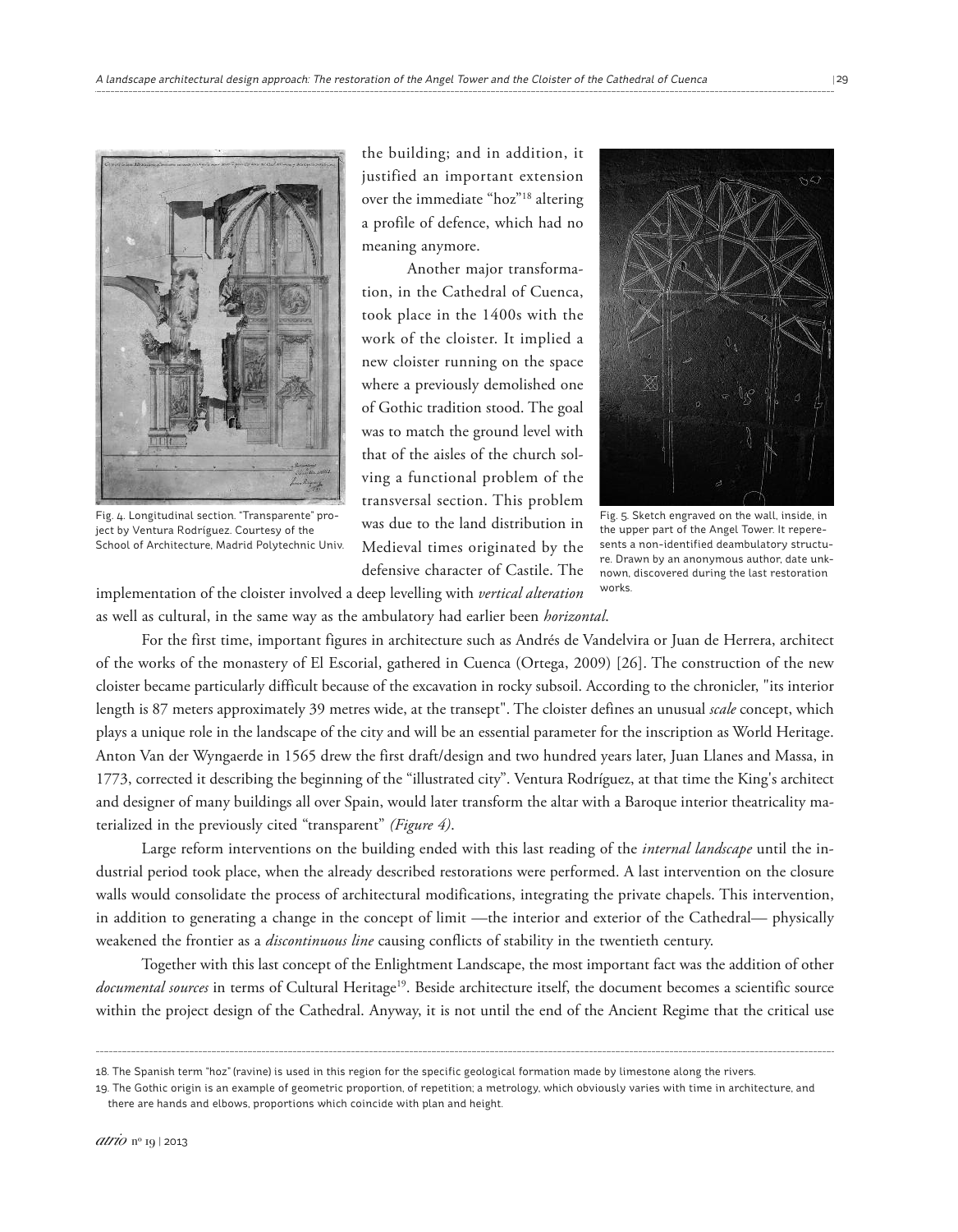of the document elaborates the historical meaning, which today represents the Restoration Theory. The interpretative value started in the 19th century suggests the disappearance of the "Libros de Fabrica"20 of Cuenca's cathedral, or the incompleteness of the Chapter Records, an unrecoverable loss <sup>21</sup> (Chacón, 2009) [27]. In addition to literary data there are drawings, diagrams, valuable plans<sup>22</sup> describing the changes that have occurred in these spaces, or in the decorations. In this way, the extraordinary value of the discovery of the trace of an unknown ambulatory<sup>23</sup>, at the time when recent works of consolidation of the dome were performed should be highlighted. It compensates earlier shortcomings as well as justifies the interdisciplinary work between archaeology and architecture (Muñoz, 2009) [28] *(Figure 5)*.

## A MODERN RESTORATION

### First Romantic contradiction

Surprisingly, the first intervention, after the aforementioned collapse that inaugurated the 20th century, can be considered as an eloquent contradiction: the demolition of the Baroque façade, symbol of Cuenca Cathedral entrance to modernity and which still accommodated remains of the original Gothic one. In contrast, by restoring it in *stylistic restoration*, it disappeared. It is almost ironical to justify it as a theory that promotes the "industrial destruction" of the place<sup>24</sup>.

Ambulatory, cloisters, or the façade, which were basic arguments in the Cathedral historic transformation, will be claimed as constructive reasons in the Cathedral decline. These accumulations will be linked to the actions needed for the cultural and social understanding of the cathedral. Like a "strata storage" coexisting with the Romanesque-Gothic experiment of Cuenca, —the southernmost example in the region of Castile, with its successive "Renaissances", "Baroque", "Neoclasicisms"— ends in a nineteenth-century idealistic Romanticism which is followed by more destruction intervention on the transept *tower of lights* 25 . This last intervention with very bad results for the Cathedra,l ends up being fortunate; indeed, even being very close in time to the replaced façade the result is the opposite. The certainly modern approach is carried out from a stable attitude which saves the authenticity of the monument; and this episode closes in an irreversible way, the *Viollet-le- Duc chapter* in Cuenca. The data managed has sometimes been particularly confusing, and as an example we can name the confusing hypothetical Francisco Javier Parcerisa engraving. The "fictional reality" of this engraving did not make a prudent Royal Academy of Fine Arts of San Fernando experimented consultant inspecting the interventions change it. The existing "eight-part vault" was maintained.

#### Three decades of Heritage revision: 1979 - 2009

In an approach to move from landscape to object, Heritage protection and its reading today go hand in hand to channel memory and conservation processes. In the Cathedral of Cuenca, Modernity set up and exceptional policy of isolation. It re-established a strategy of normality regarding Time and Space<sup>26</sup>. Modernity, conceptually and methodologically,

<sup>20.</sup> "Libro de Fabrica" is the term used in Spanish to define the Chapters Records, documents which gathered the description of the works performed in the buildings.

<sup>21.</sup> A first historical document is well known, which talks about the church: "it was left unfinished… and it lacked the premises required for the religious cult and needed an urgent reparation since otherwise, some parts could collapse"

<sup>22.</sup> As the ones drawn by the 19th municipal technician or by the conservation architect Venancio Domingo in 1888.

<sup>23.</sup> An exceptional drawing discovered during the last conservation works 2009-2010.

<sup>24.</sup> The remains of the structure of the primitive Gothic façade together with the triple aisle enlargement, triple architrave front and mullion, which had suffered many pathologies and reforms, cracks and fires, disappeared. The remaining stratigraphic development, the last composition, of the pointed arches, disappeared with the industrial revolution.

<sup>25.</sup> Last century, there was a fruitful debate between Ricardo Velázquez Bosco and Luis Landecho at the Royal Academy of Fine Arts of San Fernando in an attempt to finish what had never been there. Their proposal was rejected this time.

<sup>26.</sup> The Cuenca Cathedral Master Plan is coordinated by the architects Maryan Álvarez -Builla and Joaquín Ibáñez.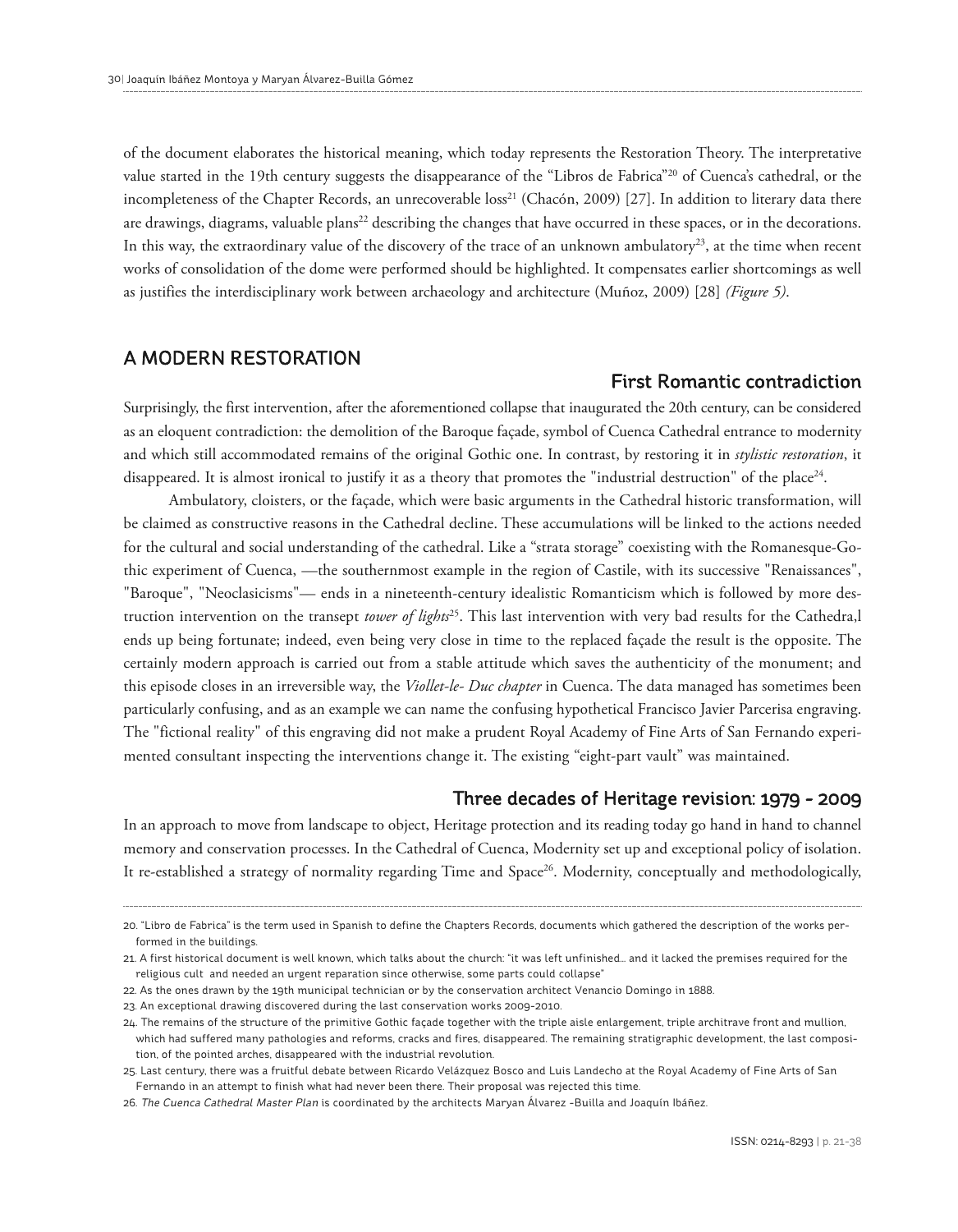adjusted the *cathedral patterns* with the European context and it denied any tempting improvisation to include these large-scale buildings through the conservation project. A thoughtful reflection started, then under a "hidden planning stress", that aimed at protecting but also researching, documenting, teaching, disseminating, and learning.

At the end of last century cathedrals began to define specific thematic plans and the corresponding Master Plans, in the same way as historic theatres or bullrings had already accomplished. This began the process to refine the tools used to manage *programs*, ensuring interpretation processes in the new interactive dissemination framework and public participation of the digital society. Indeed, the aim was to ensure the building's sustainability through feasible policies of prevention, and virtual and physical accessibility.



Fig. 6. Details and section of the restoration of the new cover of the ambulatory performed during the works of 1982.

The process culminating in the 1990s, conditioned by logical emergencies and needs to rationalize the planning, developed social supports for management and continuity in its supervision. These supports arose from almost experimental projects, when dealing with the changes intervening involves; in the case of the Cathedral of Cuenca when addressing the irresponsible criteria seriously affecting the building's stability as a whole. The intervention faced problems originated by having eliminated buttresses, centuries ago, prompting the obvious risk of collapse in the cross-section; but at the same time, restorer architects began to project the rearrangement of the natural lighting of the building. *Light*, essential factor in architecture, is incorporated as a necessary *perception factor* in correct restoration as order.

The "light factor" perception provides vitality not only for the obvious ability to sustain new activities but also for the possibility of properly re-reading the Cathedral's meanings (Cullen, 1996) [29]. An effort is needed by the citizen to incorporate this perception into its use in the city space and to establish an exchange between efficiency and balance, investment and benefit (Maldonado, 1972) [30]. The architectural space must be an operational venue where a large number of alternatives can be added to the landscape *itineraries* as serial visions between its *outside* and its *inside*. As constituent elements of a repertoire of outstanding concepts and symbolic pieces, these theses aim to unveil the extreme complexity to discuss the two most immediate risks: the uncritical and nostalgic temptation and the consequence of a specific analysis, understood as urban and already known characters.

Perception of these architectures becomes then eminently dynamic; and they need projects for which we must be prevented. Lightning rod, dry columns, or other mechanisms of current technology and regulations intended to protect the physical viability of an inevitable degradation is performed through the *roof restoration* at the end of last century solving a problem of basic conservation of the church aisles. At the same time, it solves various disputes of historic uncertainty, which had delayed a solution until then: it incorporates a "third way" to the solutions planned or executed<sup>27</sup> in the ambulatory. Architecture and the landscape implications offer now a strong dialogue between Culture and Technique that witness the restoration works carried out in these final years of the last century *(Figure 6)*.

As a tangible heritage of *modern ruin*, produced by the unfinished restoration of the neo-Gothic façade itself, the monument articulates a pragmatic nucleated way of doing thing. It was necessary to undertake a precise and stra-

<sup>27.</sup> It suggests an intermediate position in between model and idea originated from the "Toledana model ",which is interesting to analyze regarding restoration in the working models used for this project. They are not the first ones from the Cathedral of Cuenca; there is one on the transparent, which describes colours and textures, and another later one about the Neo-Gothic façade focussing on the volumetry of it.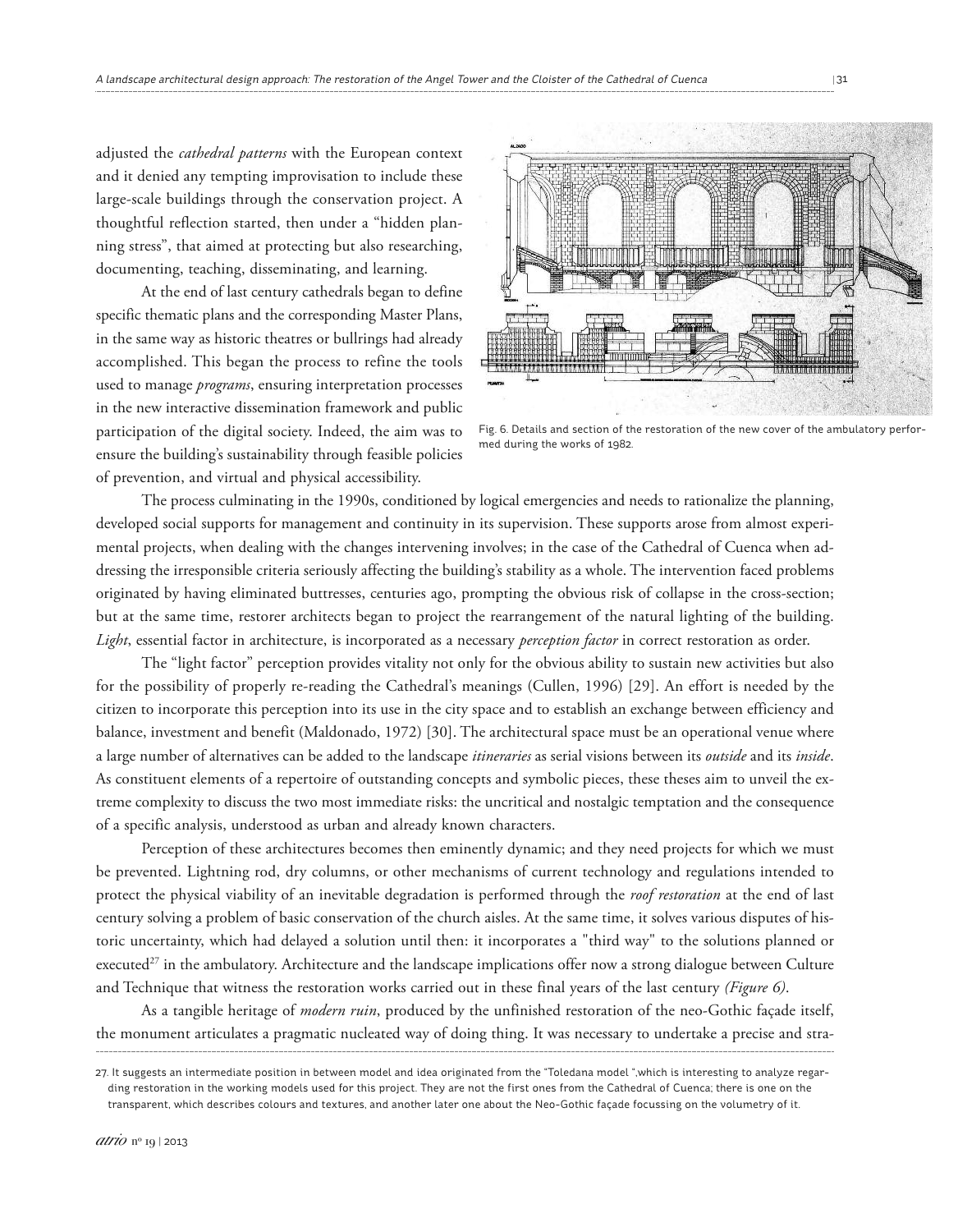tegic manner in the absence of a systematic survey and a budgetary reduction. In terms of *architectural acupuncture* the restoration's ultimate goal is to approach the contemporary landscape in spaces such as the cloister of the Cathedral of Cuenca. This requires the adaptation of the functional rules and facilities, but above all, it involves a strategy of skylining a transit place. When the architect intervenes in structural or mechanical matters —on the flying buttresses built in replacement of the previous buttresses which enabled the singular "chained vault" of the called Dr. Muñoz Chapel we are not only ensuring the stability but also recovering interstitial spaces. A potential viewpoint to the vacuum over the ravine of the Huécar River, as well as the access to the archaeological reserve of the former "Camino de la Limosna"28 forecasts another way to understand the quality of the space in these buildings 29 .

## Two last interventions highlighted

After more than one dozen of drawn up and implemented projects on the Cathedral of Cuenca in the past thirty years, the last decade allowed to draw several conclusions. The site plays the role of exceptional guest to confirm the theses within the in force Master Plan. It synthesizes arguments of memory in its present route. In addition, this means that new protocols are stated to define it: to know what Heritage we want to deal with, *what identity* it has, what *future* does it imply, and to make the present urban space more liveable (Nair, 2010) [31].

Entropy to be amended since the Napoleonic reform —in this "modern battle" on the Heritage concept of an obsolete culture —requires constant adjustments to the restoration strategy: in other words, understanding how to integrate the Cathedral's operational potential in this Internet Society. In this context of apparent ambiguity, interventions such as the ones completed recently on the cloister and the Tower of the Angel represent something more than a temporary culmination of the process. There are two strategic intervention projects in the monument material biography: the *internalization* cloister space, and the *externalization* tower.

Framed by the guidelines plan, these interventions are the result of what has been done in the past ten years: previous works on the roofs of the temple whose external configuration crowns the external landscape of the whole, and the volumes of the later Asunción Chapel. These works as part of the reflection on the Cathedral conservation imply a new reading of the building as a *historic landscape project* 30 . The goal confirms the existing nature of the place and its successive overlaps making it a positive factor in the spatial urban memory of the citizens.

#### The intervention in the Angel Tower

The consolidation of the upper body of the "lantern tower" and the use of the cloister<sup>31</sup> define a concept of *closed garden*. Both mean, two keys of excellence, which offer a metaphorical dialogue, and also a dramatic dialogue, needed to understand the extreme conditions in which the dimensional strategy of the cathedral landscape has changed.

The Tower, with thirty six meters in height, on a natural basement of an equivalent height, defines an extreme dimension as a solid, while the squared cloister, with twenty-two by forty-five meters area, defines its geometry as a void. They are two material unresolved biographies, which as a synthesis close this contemporary reflection on the project of intervention in heritage and cultural landscape. The present territorial scale gives the Cathedral an *urban meaning*, an updated turning point in its consolidation. This reality appears only to the eyes of the person who is able to

<sup>28.</sup> It means a old pilgrim itinerary outside the church.

<sup>29.</sup> Archaeologists had studied earlier the anthropomorphous tombs found next to the base of the Giraldo Tower, of early chronology.

<sup>30.</sup> In this revision, the quality of the project mistakes can be noticed, both in its design and construction. For example, the poor construction of the Toledo Section of the Girola, which did not allow to evacuate the rain water, or forced solutions to associate the bottom plan of the Honda Chapel. It is therefore an updated cartography redefining the project and its programming.

<sup>31.</sup> Declared as ruin for more than two centuries by Ventura Rodríguez when he arrived to the city to project the reforms over the Transparente.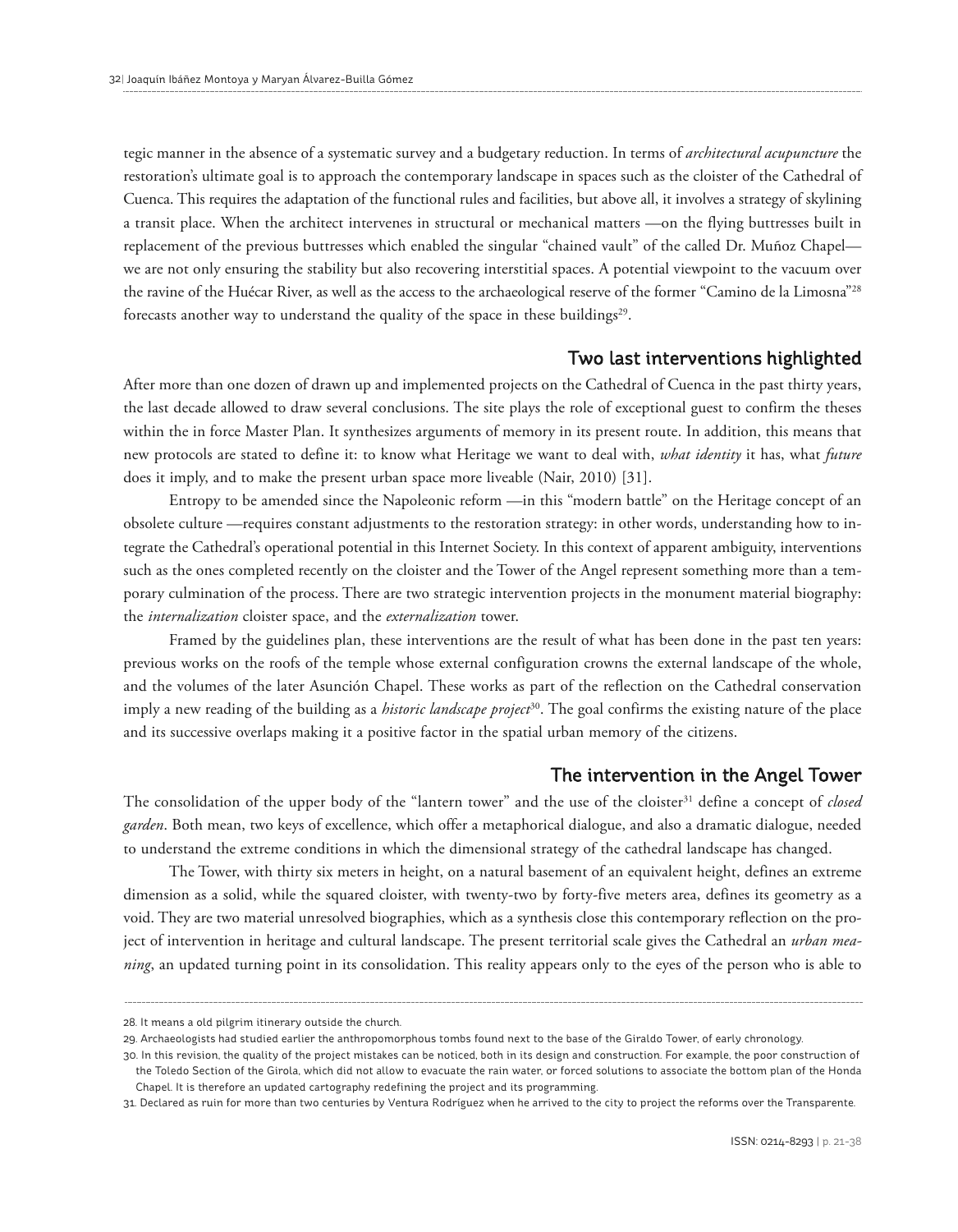

Fig. 7. Photograph of the cloister after restoration, in 2009.

enjoy it. In this sense, in contrast with the disproportionate effort of the high deterioration of the dolomitic limestone, the Angel Tower implies a unique overview of the guideline proceedings followed by History, since the beginning of the 13th century. The Tower rises above the axis of the façade, as a light cube, whose square structure plan is constructed with walls in a gallery using the "thick wall" technique —common in medieval Europe from Normandy, England, Flanders and Burgundy. From its origin, the closure of its overhead void using an auxiliary vault —the "eigth-part vault"— was a cause of controversy with the result of a long process of delay and fires.

Located at the highest elevation of the city, the Cathedral defines not only a stylistic example of transition architecture between Romanesque and Gothic styles, but also a *structural conflict* between wall and pillar. The Tower describes a temporary and constructive process, whose result is a "provisional vault" hiding the successive growths and the thwarted attempt to achieve eight springers for the needle, which was never built. Its delicate state at the beginning of last century forced to place a wooden winding shoring tower, later corrected with two ties of reinforced concrete<sup>32</sup>. This intervention has led to the definite consolidation of the much altered Tower faces, under a strict conservation criterion.

<sup>32.</sup> The listing of materials describes Cuenca as rich in wood, probably the first material used in the construction of the Cathedral. Timber is used in the marvellous wood carved ceilings and the new cloister designed in 1560.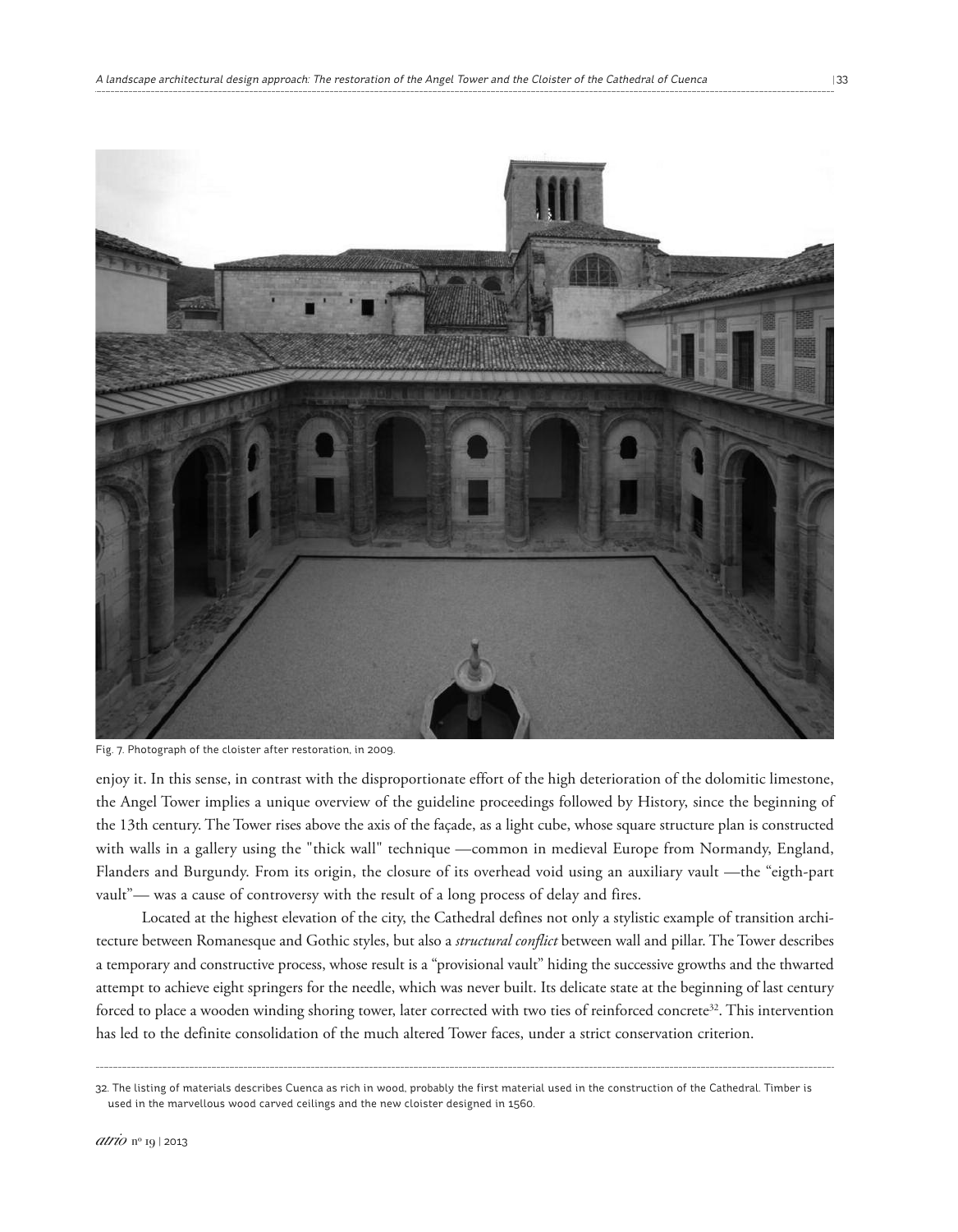

Fig. 8. Access conflict between the cloister and the interior spaces of de church after its final resolution during the works of 2009.

Supported by an intense work of archaeological research, which has also provided the referred results, the lack of full development up to the ground level still leaves many questions in terms of a precise scientific data, even though it has unveiled the bearing capacity in the basement —a research performed in the1980s. Archaeology is here a cultural and geotechnical document 33 . The work is essentially a bonding between the two sides defining the walls, with specific replacement and volumetric restoration of the weathered stones and capitals, split by the different fires. The work on the winding Tower, solved using epoxy mortars, with fiberglass reinforcement of various widths, has been completed, rescued, re-used as Industrial Heritage and can now be accessed for maintenance<sup>34</sup>.

## Cloister intervention



Fig. 9. Detail of the moldings consolidation execution, performed in 2009, on the entablature of the area projected by Juan de Herrera in the cloister of the Cathedral.

The other great intervention, the restoration of the cloister, (Figure 7) has also been a spectacular work. The intervention has had a great local regional and national impact in the media35 .The cloister's historical singularity and its execution difficulty have been kept hidden to the visitor these last centuries due to the pathologies <sup>36</sup> and the poor material condition it had. Built to be added to the Cathedral set, it has only been possible now after this intervention at the end of the year 2010. The goal was to connect, for the first time, the temple aisles level with the cloister through a piece of unique transition, like a *triumphal access*, the a so-called Jamete's Arch, in homage to its author. This would solve a historical composition mistake.

The limestone "box" excavation seems to be the inexhaustible source of problems the arch has burdened the cloister existence until today. The building is a sum of mul-

tiple repairs and historical reforms —some very aggressive like the lifting of a second floor in the 18th century, others simply clumsy like the closures of the arches—add to the most serious problem: the incorrect connection which has so far prevented the construction of the entire operation *(Figure 8)*.

Starting by an already ruined physical condition —to which the handicap of the ruin of the Tower of the Giraldo causing the partial collapse of some of the vaults is to be added— the restoration project now has solved all these issues within a very wide program. After centuries, the landscape of the church opens today to the cloister surprising the vi-

<sup>33.</sup> A non-aggressive superficial cleaning of the interior walls has been carried out by manual brushing.

<sup>34.</sup> A binding was performed by a 90 cm glass fibre bar 12 mm and 8 mm in length and width.

<sup>35.</sup> It is the only Gothic cathedral in Spain which has a cloister design by the famous architect Juan de Herrera.

<sup>36.</sup> The example of the Valladolid Cathedral is another global project carried out by the same architect, although its construction was not finished.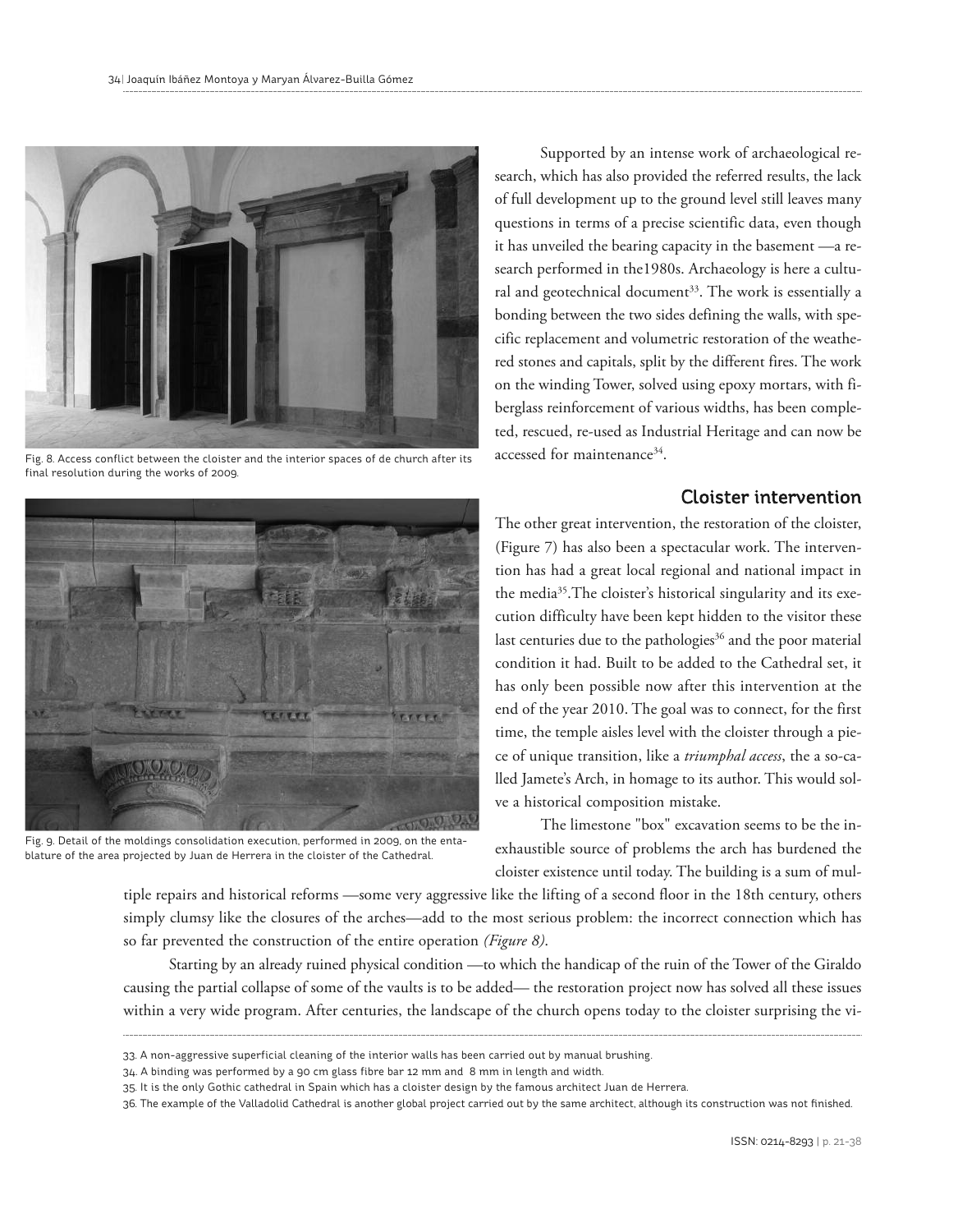sitor. A *new landscape* is offered for the first time as a very important journey for the monument and the city of Cuenca, but some extremely weak materials needed to be consolidated before allowing the access.

Great section losses, bulging of shafts and pillars, virtually disappeared flooring, the monument abused by improper use, and many pathologies has made the intervention project developed for the Cathedral rehabilitation a guide to the reading of an "archaeological situation". All these facts have advised to carry out a very physical, metaphorical, *contemporary freezing*, in order to consolidate the building in its damaged parts, binding them with techniques causing the lowest possible aggression.

In a similar way to that used in the Tower, we have sought to obtain the benefit of preserving data and understanding it, but at the same time, alleviating *the degradation over time*. The project has set out to ensure coexistence: complicity between some deteriorated remains and new techniques or materials needed to ensure its future preservation37 *(Figure 9)*. The project has solved the intervention as a dual, cultural, and physical discipline, to overcome different problems such as rain water —a major problem as the building faces an extreme climate, at 1000 m altitude, with oscillations of fifty degrees between seasons and heavily beaten by wind or frost and heat. With the inclusion of design drainage and evacuation systems, as well as protection of the ornamented areas, the materiality of the cloister is assured.

Urban and architectural integration will someday be completed with the musealization and the recovery of the Baroque garden that gave meaning to its open space and which, for economic reasons now it has not been performed. The restoration of the fountain that orders the courtyard is not any longer a chapter in the pending gardening, because it is part of the whole, the city or its landscape. The aggression of the groundwater emerges in the cuts of the white limestone base. Still today, the fountain remains as a generator of serious problems and there is a need to have data and to know in depth the problem, to ensure its proper conservation. It can be said that the technical choices made in this last restoration are justified as not only solidification of damaged pieces but also as a dialogue between new essential additions to recuperate, in a minimalist way, the capable solid and its reading. Addition of industrial prosthesis has supplemented the process, with for example, a zinc roof covering a great span to protect the whole entablature.

The unique scenery of the space is enriched with an inventory of glazes that deserve an additional explanation for its historical interest. In the year 1547, when the replacement of the existing cloister was substituted and the architect of El Escorial, Juan de Herrera was called, —his architecture establishes the stylistic trend— the stone extracted from the quarries near the bank of the Júcar river basin would have been obviously-black: granite. The Cathedral image was, however, very different and it needed a surface treatment of patina characteristic of the Baroque culture. To obtain the "Escorial image" a wax or oil surface treatment is then performed according to mixtures of natural pigments with flaxseed oil dissolved with turpentine. This provided an *added value* of better protection for the base stone weakness although it evolved differently depending on the orientation of each wall, and this has required a thorough recovery process affecting the patina.

Both pieces allowed finishing the two mechanisms of historical urban landscape, the tower and the courtyard. The completion of these two works concludes, for now, the contemporary interventions on the Cathedral of Cuenca, in its last phase *(Figure 10)*. Its readability and its use, as examples of an incomplete action of available architectures of time and space, justify in its uniqueness both its conservation and its dissemination. This implies a new chance rather than being a drawback and mainly emphasizing the infrastructures of the present landscape. By ensuring this strategic condition of an open status process, the *modern project* over the existing one —in these early decades of the

<sup>37.</sup> When the elements exceed one third of their volume by sanding, substitution of these elements by abstract capable solids was needed. If this was not needed, a binding process with 90 cm long and 12 mm in diameter glass fibre rods were used to ensure their span and bending strength.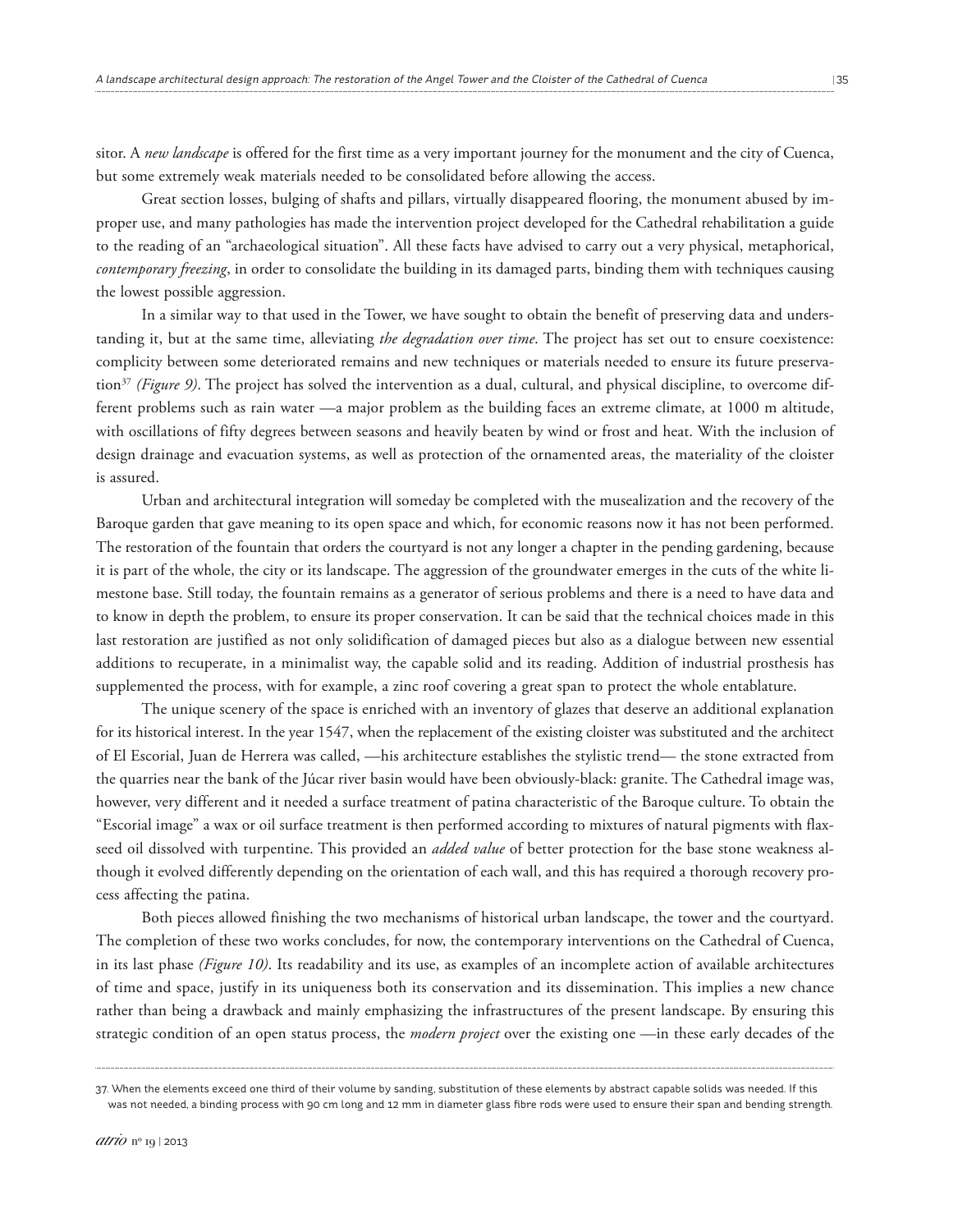Millennium— provides meaningful questions to answer on a fully urbanized and *democratic landscape*<sup>38</sup> . This means that a cathedral resembles a spatial avenue (Buck-Mors, 2001) [32] with the same structural importance. That is, an idea of multiplicity of stimuli (Rowe, 1998) [33].

## **Conclusions**

The restoration project of the Cathedral of Cuenca has provided a frame for an in-depth review of concepts such as Cultural Heritage, and has allowed incorporating new parameters to be considered for the architectural intervention. This approach makes of the stratigraphic wealth, from a contemporary perspective as a materialized memory, an ally and not an obstacle. Cuenca Cathedral has provided a clear mechanism for this survey analysis.

From this study, four conclusions have been drawn:

- 1) Architectural Heritage is understood as an open cultural process.
	- i) In this way a correct balance is reached between method, matter and memory.
	- ii) The industrial time of the monument establishes a new land and artistic interpretation of Matter and Memory.
	- iii) The architecture of the monument foretells a contemporary media reading of the present architectural discipline.
- 2) Heritage is linked to the environment and specifically to sustainable values;
	- i) The monument situation plan has become an important contemporary palimpsest.
	- ii) The bond between heritage and landscape in the last years solves historic debates in the present project.
- 3) Heritage defines a public space for dialogue among different actors in our intercultural society;
	- i) As a public space, heritage unveils unknown parameters in the monument perception
	- ii) The monument understood as public space gives the project an open profile which adds up, once again, to the city project.
- 4) As a holistic conclusion, Architectural/urban Heritage refers to accessibility concepts in the contemporary global Communication and Information Society.
	- i) The changes in social sensitive alter the methodology, and this in turn, alters the concept, and not the opposite. It is an innovating strategy in which Cultural Heritage becomes an interactive element among the citizens enjoying the Heritage.
	- ii) A systematic incorporation of all the data available as a result of the new knowledge tools applied changes the Heritage interpretation of the monument.
	- iii) The last works performed are strategic pieces —vertical and horizontal— altering the contemporary monument landscape in its urban and land integrity.

These has provided an understanding of contemporary Heritage as an infrastructure of the new landscape project developed in the present scattered city. In this interpretation, both, perceptive and symbolic choices are important. Cuenca's restoration unveils elements of an infrastructure to confirm the *restoration project potential* as a new contemporary "portulano"39 .

<sup>38.</sup> Working on accessibility, both physically and virtually, defines new questions to guarantee the transmission, reinforcing an observatory policy to monitorize it. See "PatrAc Project" 2007-11 I+D+I Spanish National Research Program.

<sup>39.</sup> Definition of the nautical map often used in the 12th Century and up to the 17th Century distributing the space by paths among harbours. From the Latin word portus (harbour).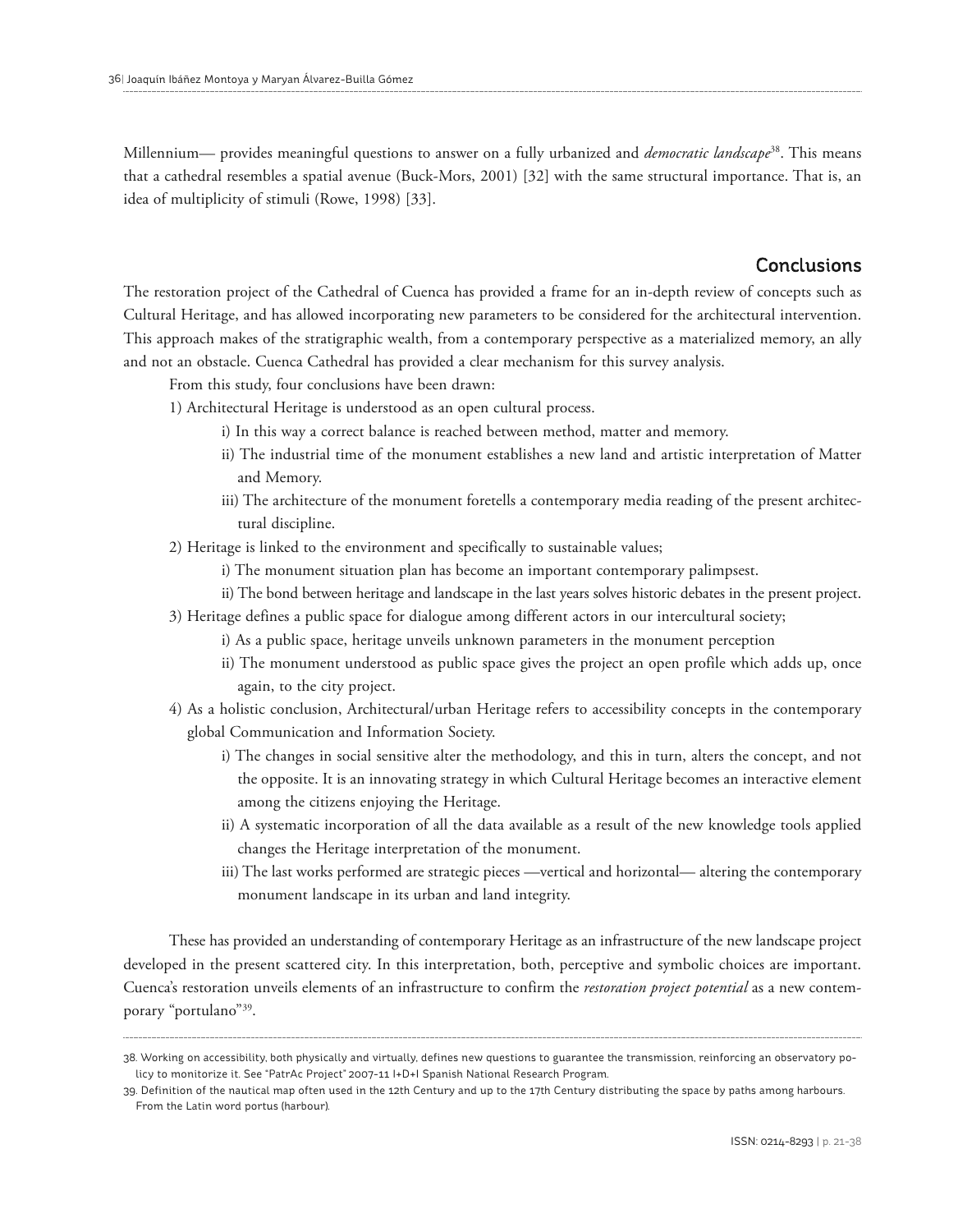

Fig. 10. General cross-section of the building where the cloister can be seen on the left and the church with its Angel Tower on the right over the crossing.

#### Acknowledgements

Works on the Cathedral of Cuenca in the last thirty years have been promoted by the Central Administration of Spain, Ministry of Culture / Institute of the Cultural Heritage of Spain and the Ministry of Housing. Funding has been provided by the 1% Cultural Programme. Exceptionally there were also financing aid of the Government of the Region of Castilla-La Mancha and the Town Hall of the city of Cuenca. Even, there have been private sponsors such as the Banesto Foundation and the ACS Foundation. The latter has promoted a recent monographic publication as well as the exhibition in the arcades of the cloister, set with the help and support of the School of Architecture ETSAM of the Polytechnic University of Madrid UPM. English translation of the article was provided by Isabel Salto-Weis (Madrid Polytechnic University UPM).

#### References

- [1] AA.VV. *La conservación del patrimonio catedralicio*. Madrid: Ministerio de Cultura. 1993.
- [2] ÁLVAREZ -BUILLA, M. and J. IBÁÑEZ eds.. *La Catedral de Santa María de Cuenca: tres décadas de intervenciones para su conservación*, Madrid. Fundación ACS. 2009
- [3] AA.VV. *El plan de catedrales. Bienes culturales*. Nº 1. Madrid. Instituto del Patrimonio Histórico Español. 2002.
- [4] FIGUEROLA, J. and J. C.GAVALDA. *La Catedral de Tarragona, insede, 10 anys del pla director de restauracio*. Tarragona. Arola editors. 2007.
- [5] AA.VV. *La Catedral de Sigüenza la apuesta en marcha de un plan director*. Madrid: Lunwerg. 2006.
- [6] MUÑOZ, A. *El Proyecto de arquitectura*. Barcelona: Reverte. 2008
- [7] KHUN, T. *Las estructuras de las revoluciones científicas*. México: Fondo de Cultura Económica. 2000
- [8] BOURDIEU, P.. *El oficio del científico*. Barcelona: Anagrama. 2003
- [9] OTEIZA, J. *Interpretación de la estatuaria americana*. Madrid: Ediciones Cultura Hispánica. 1943
- [10] SMITHSON, R. *Un recorrido por los monumentos de Passaic*. Nueva Jersey. Barcelona: Gustavo Gili. 2006.
- [11] GIL, J. *Em busca da identidade*. Lisboa: Relogio d´agua, 2008
- [12] BRANDI, C. *Teoría del restauro*, Torino: Piccola Biblioteca Einaudi. 1977